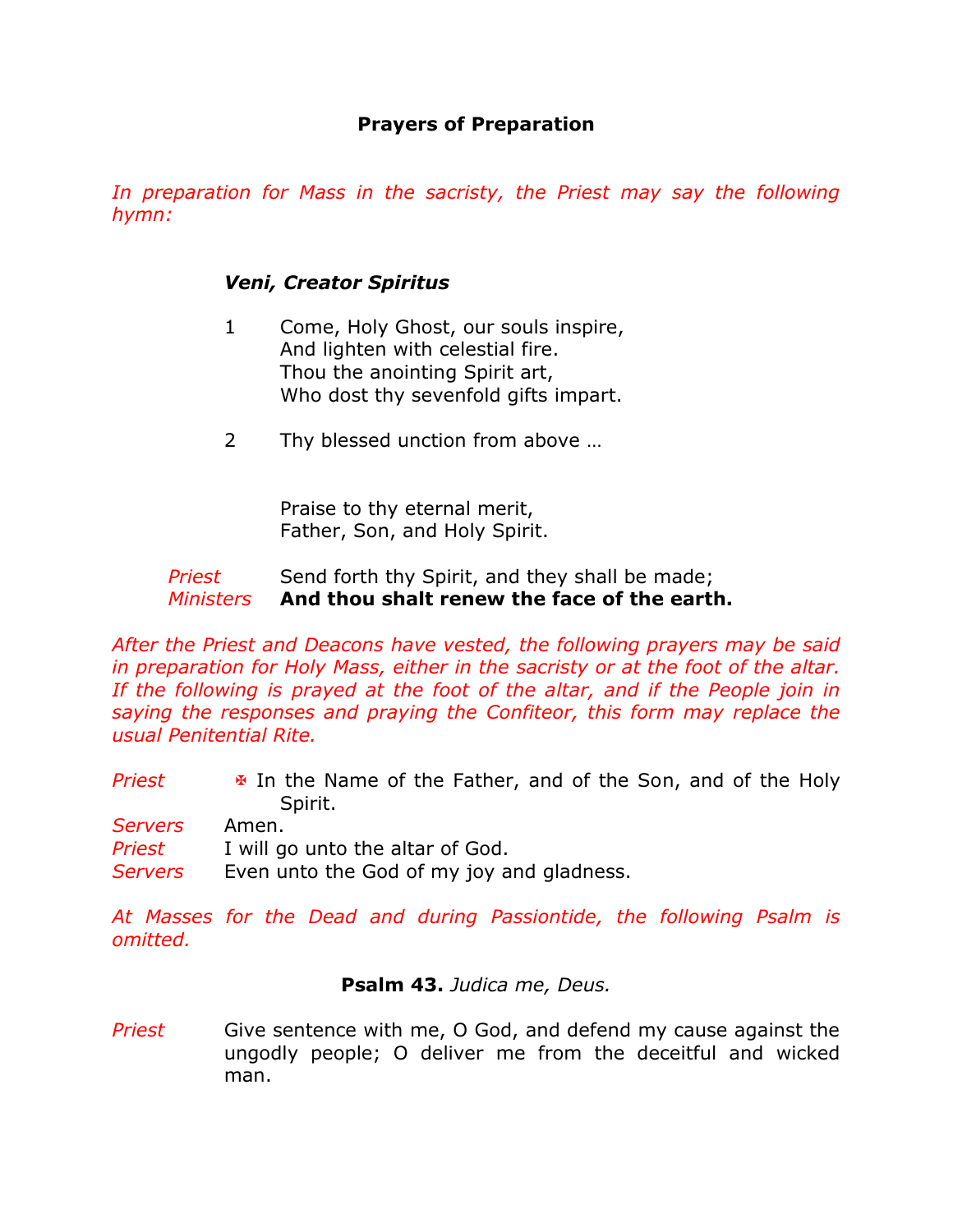- *Servers* For thou art the God of my strength, why hast thou put me from thee? and why go I so heavily, while the enemy oppresseth me?
- *Priest* O send out thy light and thy truth, that they may lead me, and bring me unto thy holy hill, and to thy dwelling.
- *Servers* And that I may go unto the altar of God, even unto the God of my joy and gladness; and upon the harp will I give thanks unto thee, O God, my God.
- *Priest* Why art thou so heavy, O my soul? and why art thou so disquieted within me?
- *Servers* O put thy trust in God; for I will yet give him thanks, which is the help of my countenance, and my God.
- *Priest* Glory be to the Father, and to the Son, and to the Holy Spirit;
- *Servers* As it was in the beginning, is now, and ever shall be: world without end. Amen.
- *Priest* I will go unto the altar of God.

 $\overline{\phantom{a}}$  , where  $\overline{\phantom{a}}$ 

- Servers Even unto the God of my joy and gladness.
- *Priest* Our help is in the **E** Name of the Lord.
- *Servers* Who hath made heaven and earth.

*At the discretion of the Priest, the following forms of the Confiteor may be omitted, and the Preparatory Prayers may continue then with the versicle,*  Wilt thou not turn again.

- *Priest* I confess to Almighty God, to Blessed Mary ever-Virgin, to Blessed Michael the Archangel, to Blessed John the Baptist, to the holy Apostles Peter and Paul, to all the Saints, and to you, brethren, that I have sinned exceedingly in thought, word, deed; [*he strikes his breast thrice*] by my fault, by my own fault, by my own most grievous fault. Wherefore I beg Blessed Mary ever-Virgin, Blessed Michael the Archangel, Blessed John the Baptist, the holy Apostles Peter and Paul, all the Angels and Saints, and you, my brethren, to pray for me to the Lord our God.
- *Servers* May almighty God have mercy upon thee, forgive thee thy sins, and bring thee to everlasting life. *Priest* Amen.